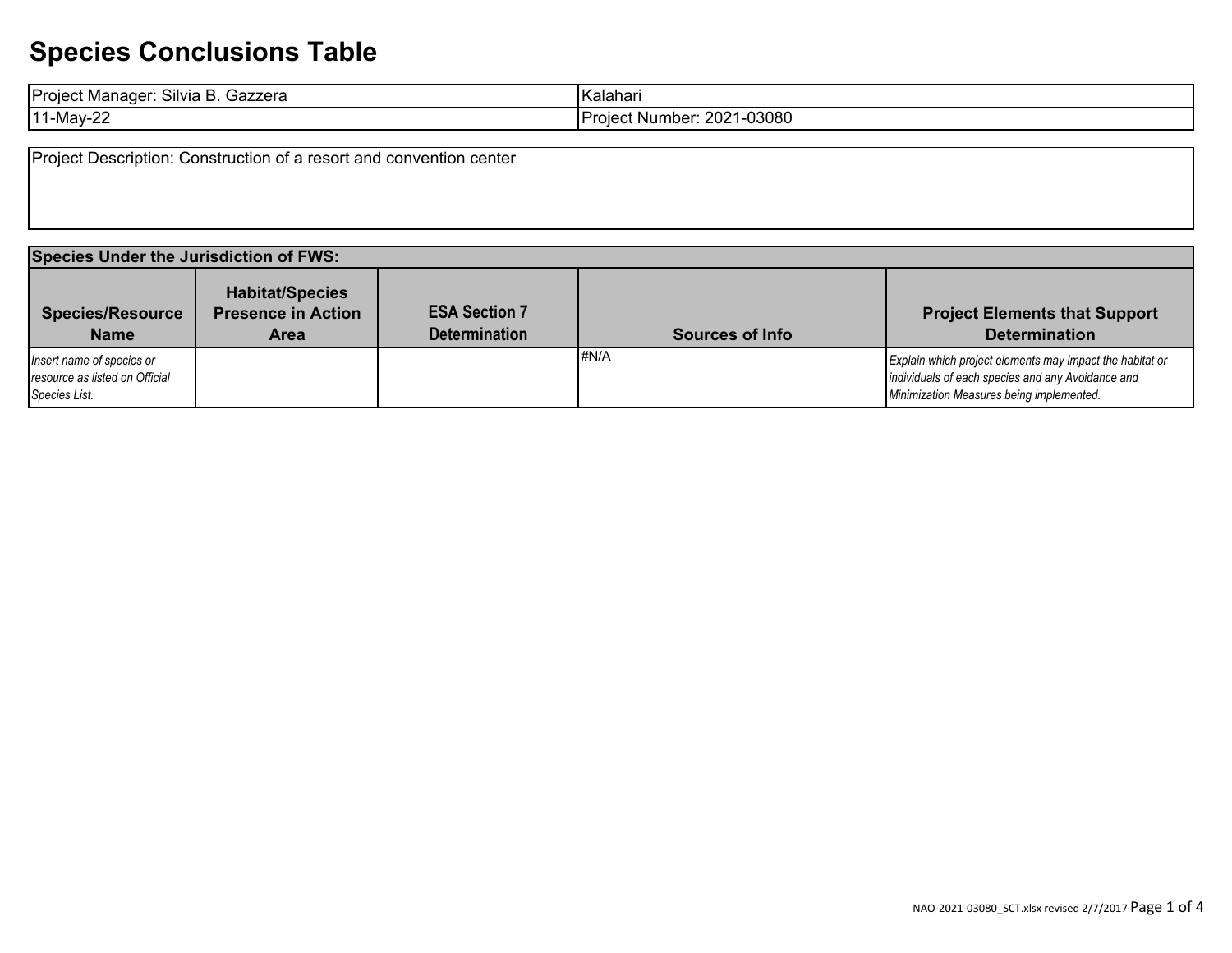| 11-May-22                 |                             |           | Project Number: 2021-03080                                                                                                                                                                                                                                                                                                                                                                                                                                                                                                                                                                                                                                                                                                                                                                                                                                                                                                                                                                                                                                                                                                                                                                                                                                                  |                                                   |
|---------------------------|-----------------------------|-----------|-----------------------------------------------------------------------------------------------------------------------------------------------------------------------------------------------------------------------------------------------------------------------------------------------------------------------------------------------------------------------------------------------------------------------------------------------------------------------------------------------------------------------------------------------------------------------------------------------------------------------------------------------------------------------------------------------------------------------------------------------------------------------------------------------------------------------------------------------------------------------------------------------------------------------------------------------------------------------------------------------------------------------------------------------------------------------------------------------------------------------------------------------------------------------------------------------------------------------------------------------------------------------------|---------------------------------------------------|
|                           |                             |           |                                                                                                                                                                                                                                                                                                                                                                                                                                                                                                                                                                                                                                                                                                                                                                                                                                                                                                                                                                                                                                                                                                                                                                                                                                                                             |                                                   |
|                           |                             |           | Adult monarch butterflies are large and<br>conspicuous, with bright orange wings surrounded<br>by a black border and covered with black veins.<br>The black border has a double row of white spots<br>present on the upper side and lower side of<br>forewings and hindwings (Bouseman and<br>Sternburg 2001, p. 222). Adult monarchs are<br>sexually dimorphic, with males having narrower<br>wing venation and scent patches (CEC 2008, p.11;<br>Figure 2). The bright coloring of a monarch serves<br>as a warning to predators that eating them can be<br>toxic (referred to as aposematism). Monarchs in<br>eastern and western North America represent the<br>ancestral origin for the species worldwide. They<br>exhibit long-distance migration and overwinter as<br>adults at forested locations in Mexico and<br>California. These overwintering sites provide<br>protection from the elements (for<br>example, rain, wind, hail, and excessive radiation)<br>and moderate temperatures, as well as nectar and<br>clean water sources located nearby. Adult<br>monarchs feed on nectar from a wide variety of<br>flowers. Reproduction is dependent on the<br>presence of milkweed, the sole food source for<br>larvae. Monarch butterflies are found in 90 total |                                                   |
|                           |                             |           | countries, islands, or island groups. Monarch<br>butterflies have become naturalized in most of                                                                                                                                                                                                                                                                                                                                                                                                                                                                                                                                                                                                                                                                                                                                                                                                                                                                                                                                                                                                                                                                                                                                                                             |                                                   |
|                           |                             |           | these locations outside of North America since<br>1840. The populations outside of eastern and                                                                                                                                                                                                                                                                                                                                                                                                                                                                                                                                                                                                                                                                                                                                                                                                                                                                                                                                                                                                                                                                                                                                                                              | The project site is mostly forested and therefore |
| Monarch butterfly (Danaus |                             |           | western North America (including southern Florida) provides no suitable habitat for the species due to                                                                                                                                                                                                                                                                                                                                                                                                                                                                                                                                                                                                                                                                                                                                                                                                                                                                                                                                                                                                                                                                                                                                                                      |                                                   |
| plexippus)                | No suitable habitat present | No effect | do not exhibit long-distance migratory behavior.                                                                                                                                                                                                                                                                                                                                                                                                                                                                                                                                                                                                                                                                                                                                                                                                                                                                                                                                                                                                                                                                                                                                                                                                                            | shading                                           |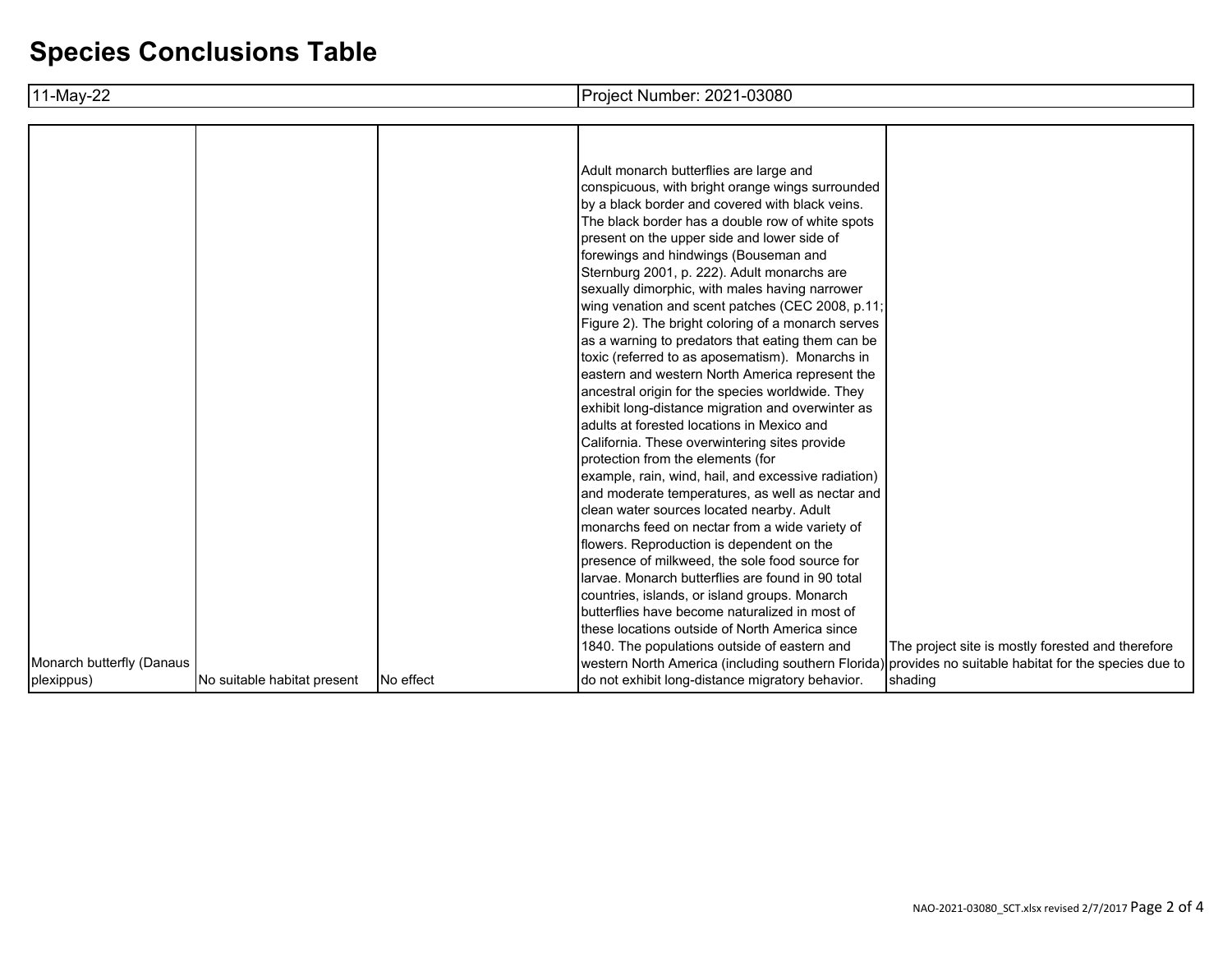| 11-May-22                                           |                                                     |            | Project Number: 2021-03080                                                                                                                                                                                                                                                                                                                                                                                                                                                                                                                                                                                                                                                                                                                                                                                                                                                                                                                                                                                   |                                                                                                                                            |  |  |
|-----------------------------------------------------|-----------------------------------------------------|------------|--------------------------------------------------------------------------------------------------------------------------------------------------------------------------------------------------------------------------------------------------------------------------------------------------------------------------------------------------------------------------------------------------------------------------------------------------------------------------------------------------------------------------------------------------------------------------------------------------------------------------------------------------------------------------------------------------------------------------------------------------------------------------------------------------------------------------------------------------------------------------------------------------------------------------------------------------------------------------------------------------------------|--------------------------------------------------------------------------------------------------------------------------------------------|--|--|
|                                                     |                                                     |            |                                                                                                                                                                                                                                                                                                                                                                                                                                                                                                                                                                                                                                                                                                                                                                                                                                                                                                                                                                                                              |                                                                                                                                            |  |  |
| Northern long-eared bat<br>(Myotis septentrionalis) | NLEB: Applying the 4(d)<br>Rule; excepted from take | May affect | "Northern long-eared bats spend winter<br>hibernating in caves and mines, called<br>hibernacula. They typically use large caves or<br>mines with large passages and entrances;<br>constant temperatures; and high humidity with no<br>air currents. Specific areas where they hibernate<br>have very high humidity, so much so that droplets<br>of water are often seen on their fur. Within<br>hibernacula, surveyors find them in small crevices<br>or cracks, often with only the nose and ears<br>visible.<br>During summer, northern long-eared bats roost<br>singly or in colonies underneath bark, in cavities,<br>or in crevices of both live and dead trees. Males<br>and non-reproductive females may also roost in<br>cooler places, like caves and mines. This bat<br>seems opportunistic in selecting roosts, using tree<br>species based on suitability to retain bark or<br>provide cavities or crevices. It has also been<br>found, rarely, roosting in structures like barns and<br>sheds." | The project is not likely to adversely affect this<br>species. A copy of the NLEB NLAA verification<br>letter is part of the fiel records. |  |  |
|                                                     |                                                     |            |                                                                                                                                                                                                                                                                                                                                                                                                                                                                                                                                                                                                                                                                                                                                                                                                                                                                                                                                                                                                              |                                                                                                                                            |  |  |
|                                                     |                                                     |            |                                                                                                                                                                                                                                                                                                                                                                                                                                                                                                                                                                                                                                                                                                                                                                                                                                                                                                                                                                                                              |                                                                                                                                            |  |  |
|                                                     |                                                     |            |                                                                                                                                                                                                                                                                                                                                                                                                                                                                                                                                                                                                                                                                                                                                                                                                                                                                                                                                                                                                              |                                                                                                                                            |  |  |
|                                                     |                                                     |            |                                                                                                                                                                                                                                                                                                                                                                                                                                                                                                                                                                                                                                                                                                                                                                                                                                                                                                                                                                                                              |                                                                                                                                            |  |  |
|                                                     |                                                     |            |                                                                                                                                                                                                                                                                                                                                                                                                                                                                                                                                                                                                                                                                                                                                                                                                                                                                                                                                                                                                              |                                                                                                                                            |  |  |
|                                                     |                                                     |            |                                                                                                                                                                                                                                                                                                                                                                                                                                                                                                                                                                                                                                                                                                                                                                                                                                                                                                                                                                                                              |                                                                                                                                            |  |  |
|                                                     |                                                     |            |                                                                                                                                                                                                                                                                                                                                                                                                                                                                                                                                                                                                                                                                                                                                                                                                                                                                                                                                                                                                              |                                                                                                                                            |  |  |
|                                                     |                                                     |            |                                                                                                                                                                                                                                                                                                                                                                                                                                                                                                                                                                                                                                                                                                                                                                                                                                                                                                                                                                                                              |                                                                                                                                            |  |  |
|                                                     | <b>Species Under the Jurisdiction of NMFS</b>       |            |                                                                                                                                                                                                                                                                                                                                                                                                                                                                                                                                                                                                                                                                                                                                                                                                                                                                                                                                                                                                              |                                                                                                                                            |  |  |
| none                                                |                                                     |            | #N/A                                                                                                                                                                                                                                                                                                                                                                                                                                                                                                                                                                                                                                                                                                                                                                                                                                                                                                                                                                                                         |                                                                                                                                            |  |  |
|                                                     |                                                     |            |                                                                                                                                                                                                                                                                                                                                                                                                                                                                                                                                                                                                                                                                                                                                                                                                                                                                                                                                                                                                              |                                                                                                                                            |  |  |
|                                                     |                                                     |            |                                                                                                                                                                                                                                                                                                                                                                                                                                                                                                                                                                                                                                                                                                                                                                                                                                                                                                                                                                                                              |                                                                                                                                            |  |  |
|                                                     |                                                     |            |                                                                                                                                                                                                                                                                                                                                                                                                                                                                                                                                                                                                                                                                                                                                                                                                                                                                                                                                                                                                              |                                                                                                                                            |  |  |
|                                                     |                                                     |            |                                                                                                                                                                                                                                                                                                                                                                                                                                                                                                                                                                                                                                                                                                                                                                                                                                                                                                                                                                                                              |                                                                                                                                            |  |  |
|                                                     |                                                     |            |                                                                                                                                                                                                                                                                                                                                                                                                                                                                                                                                                                                                                                                                                                                                                                                                                                                                                                                                                                                                              |                                                                                                                                            |  |  |
|                                                     |                                                     |            |                                                                                                                                                                                                                                                                                                                                                                                                                                                                                                                                                                                                                                                                                                                                                                                                                                                                                                                                                                                                              |                                                                                                                                            |  |  |